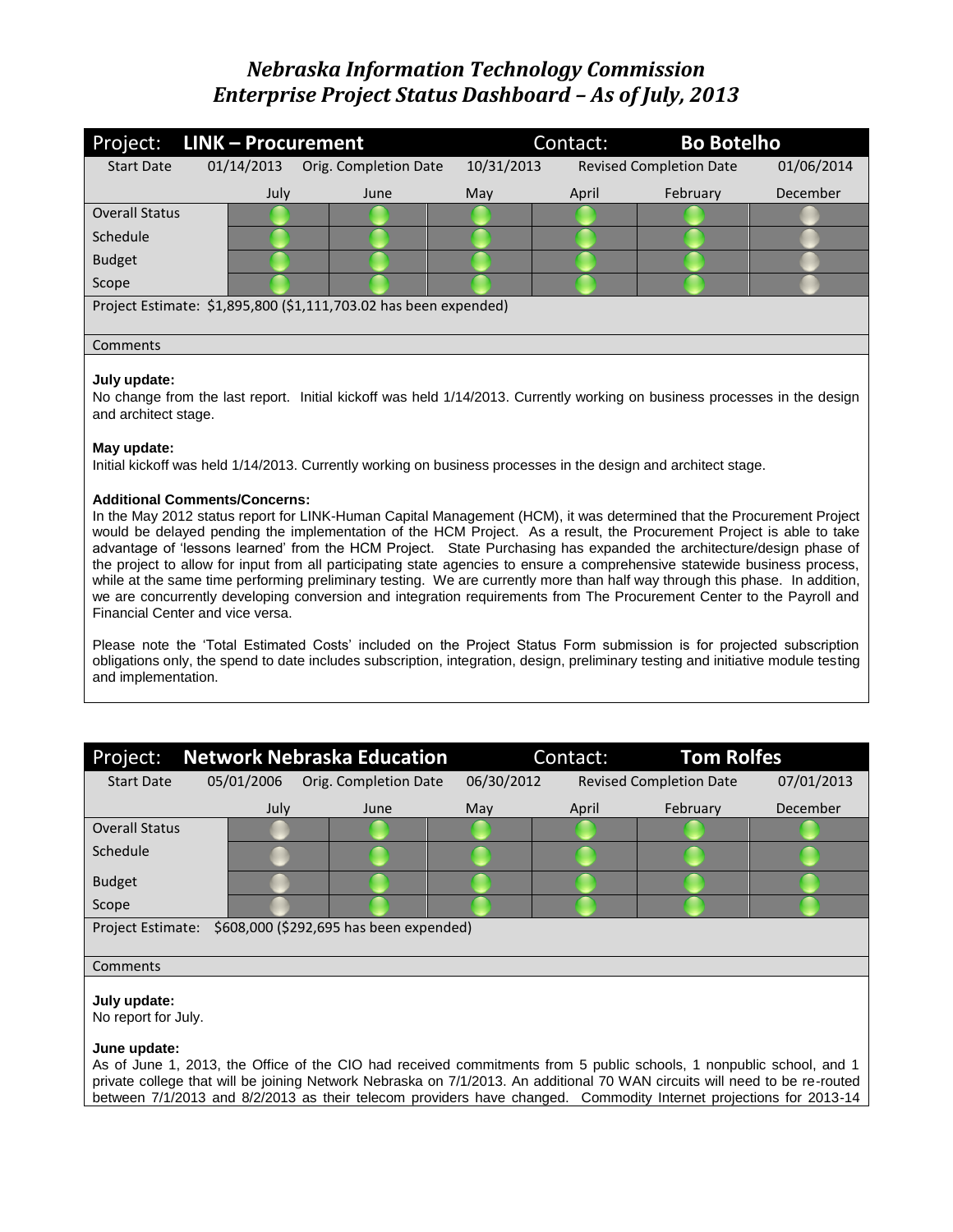show a 95% increase in Internet demand for K-12. Backbone bandwidth capacity will be maxed out due to the limitations on the current contract with NebraskaLink. UNCSN network engineers are proceeding with vendor and participant conference calls in anticipation of the summer 2013 upgrade. The Network Nebraska Advisory Group (NNAG) and the Collaborative Aggregation Partnership (CAP) are prepared to finalize the 2013-14 Participation Fee budget and monthly fees for Participants by the June 12 CAP meeting.

### **May update:**

As of May 1, 2013, the Office of the CIO had received commitments from 5 public schools, 1 nonpublic school, and 1 private college that will be joining Network Nebraska on 7/1/2013. An additional 70 WAN circuits will need to be re-routed as their telecom providers have changed. Initial commodity Internet projections for 2013-14 show a 95% increase in Internet demand for K-12. Backbone bandwidth capacity will be maxed out due to the limitations on the current contract with NebraskaLink. E-rate funding for the 2012-13 backbone and statewide Internet was approved on April 1, 2013.

# **Additional Comments/Concerns:**

The Network Nebraska-Education Participation Fee fund account has received UNCSN's 3rd quarter project invoice on 4/29/2013 and has processed it. Software Maintenance and UNCSN Travel have exceeded the Participation Fee budget for those line items. UNCSN's  $4<sup>th</sup>$  quarter project invoice should arrive in early July.

| Project:                             |            | Nebraska Statewide Radio System                    |            | Contact: | <b>Mike Jeffres</b>            |          |
|--------------------------------------|------------|----------------------------------------------------|------------|----------|--------------------------------|----------|
|                                      |            | (formerly Public Safety Wireless)                  |            |          |                                |          |
| <b>Start Date</b>                    | 06/01/2009 | Orig. Completion Date                              | 09/30/2013 |          | <b>Revised Completion Date</b> |          |
|                                      | July       | June                                               | May        | April    | February                       | December |
| <b>Overall Status</b>                |            |                                                    |            |          |                                |          |
| Schedule                             |            |                                                    |            |          |                                |          |
| <b>Budget</b>                        |            |                                                    |            |          |                                |          |
| Scope                                |            |                                                    |            |          |                                |          |
| Project Estimate:                    |            |                                                    |            |          |                                |          |
|                                      |            |                                                    |            |          |                                |          |
| Comments                             |            |                                                    |            |          |                                |          |
| July update:<br>No report for July.  |            |                                                    |            |          |                                |          |
| June update:<br>No report for June.  |            |                                                    |            |          |                                |          |
| <b>Additional Comments/Concerns:</b> |            | System acceptance and project closeout in process. |            |          |                                |          |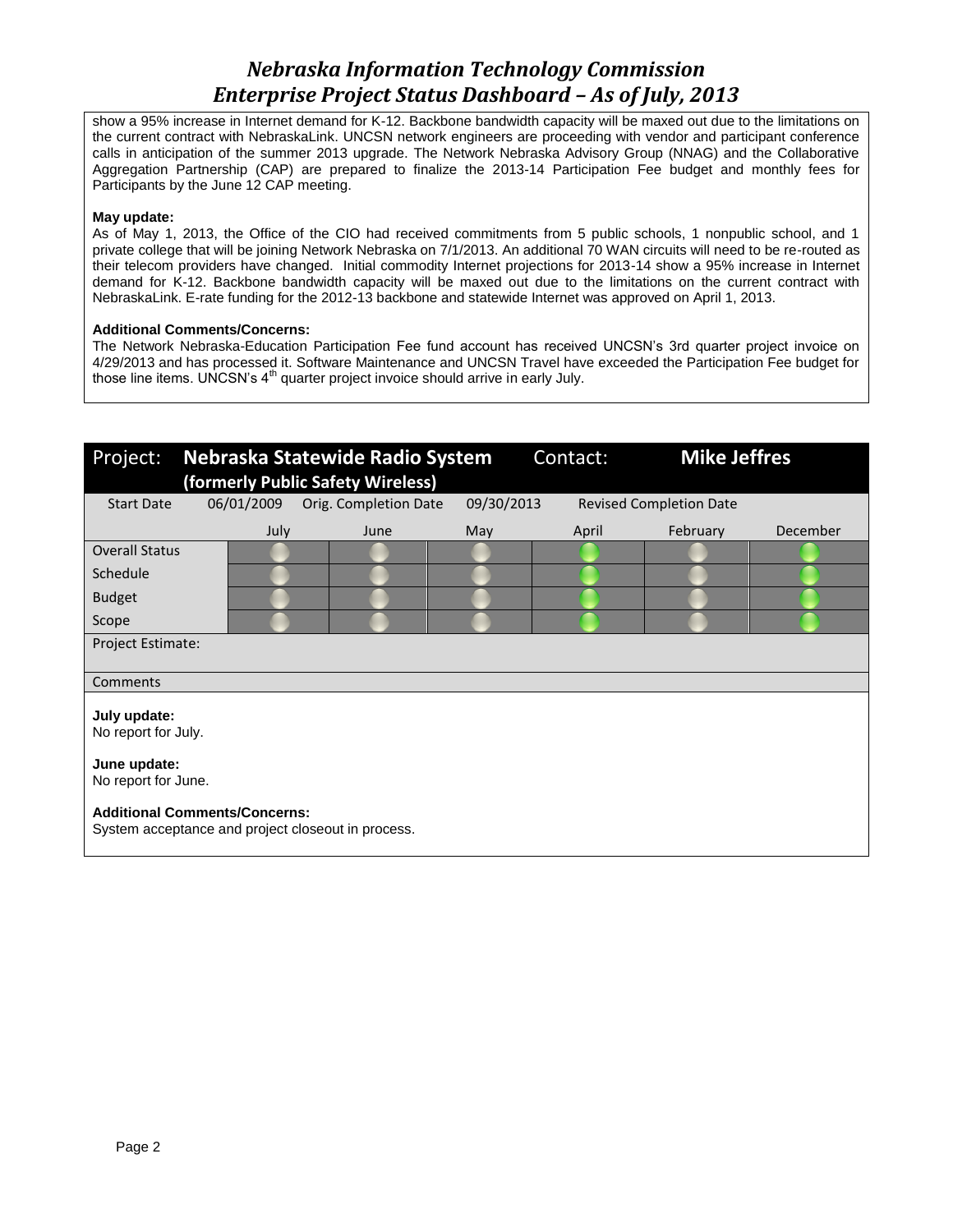| Project:                                            | <b>Fusion Center</b> |                                                                                                                                                                                                                      |            | Contact: | <b>Kevin Knorr</b>             |            |
|-----------------------------------------------------|----------------------|----------------------------------------------------------------------------------------------------------------------------------------------------------------------------------------------------------------------|------------|----------|--------------------------------|------------|
| <b>Start Date</b>                                   | 04/13/2010           | Orig. Completion Date                                                                                                                                                                                                | 06/11/2011 |          | <b>Revised Completion Date</b> | 07/15/2013 |
|                                                     | July                 | June                                                                                                                                                                                                                 | May        | April    | February                       | December   |
| <b>Overall Status</b>                               |                      |                                                                                                                                                                                                                      |            |          |                                |            |
| Schedule                                            |                      |                                                                                                                                                                                                                      |            |          |                                |            |
| <b>Budget</b>                                       |                      |                                                                                                                                                                                                                      |            |          |                                |            |
| Scope                                               |                      |                                                                                                                                                                                                                      |            |          |                                |            |
|                                                     |                      | Project Estimate: \$3,120,000 (\$3,025,000 has been expended)                                                                                                                                                        |            |          |                                |            |
| Comments                                            |                      |                                                                                                                                                                                                                      |            |          |                                |            |
| July update:<br>No report for July.<br>June update: |                      | The dual layer authentication is fixed and in final testing before we deploy our training. Memex is working very hard to<br>install the final pieces for NCJIS. Anticipate it will be ready for testing by mid-July. |            |          |                                |            |

| Project:                      | $-$ Year 2012-13 | <b>Nebraska State Accountability (NeSA)</b> |            | Contact: | <b>John Moon</b>               |            |
|-------------------------------|------------------|---------------------------------------------|------------|----------|--------------------------------|------------|
|                               |                  | (formerly Statewide Online Assessment)      |            |          |                                |            |
| <b>Start Date</b>             | 07/01/2010       | Orig. Completion Date                       | 06/30/2011 |          | <b>Revised Completion Date</b> | 06/30/2013 |
|                               |                  |                                             |            |          |                                |            |
|                               | July             | June                                        | May        | April    | February                       | December   |
| <b>Overall Status</b>         |                  |                                             |            |          |                                |            |
| Schedule                      |                  |                                             |            |          |                                |            |
| <b>Budget</b>                 |                  |                                             |            |          |                                |            |
| Scope                         |                  |                                             |            |          |                                |            |
| Project Estimate: \$5,043,820 |                  |                                             |            |          |                                |            |
|                               |                  |                                             |            |          |                                |            |
| Comments                      |                  |                                             |            |          |                                |            |

### **July update:**

NDE has completed the corrections review in June. NeSA district and school reports will be delivered on July 10<sup>th</sup>. Districts will review the reports for possible corrections and submit requests to NDE. Scores for reading, math, science, and writing will be presented in the State of the Schools Report.

Board approved a contract with DRC to provide support services for the 2013-2014 assessment system. The new contract will start on July 1, 2013.

### **June update:**

No report for June.

### **May update:**

Testing for NeSA-reading, math, and science was completed on May 3, 2013. After scanning of the paper/pencil answer forms by May 23, the scores from both test modes will be combined to produce data files for Nebraska Department of Education to review. Preliminary writing scores were released by Data Recognition Corporation on April 29, 2013. The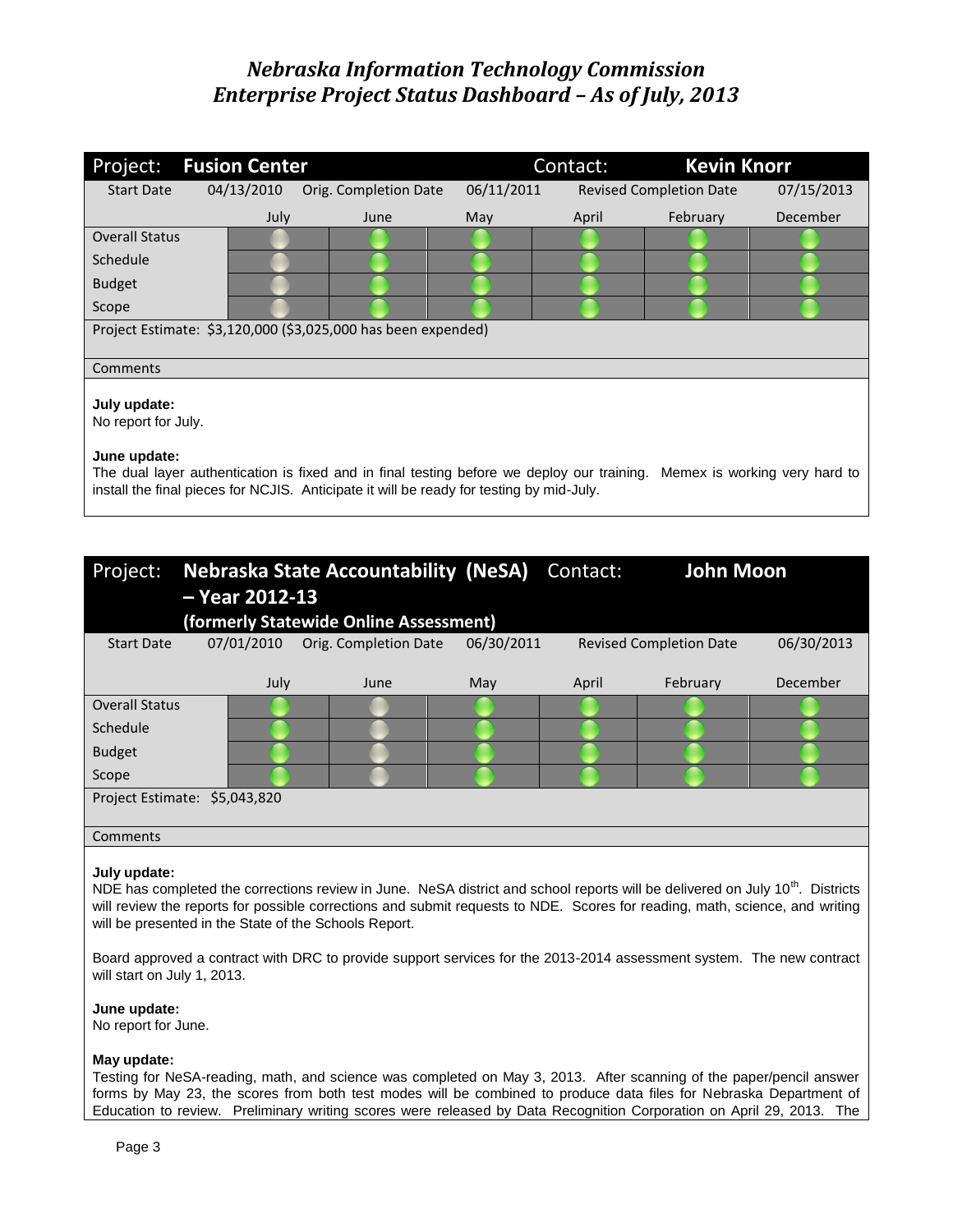Nebraska Department of Education and the districts are reviewing the results. Updated results will be released on May 24, 2013. The Nebraska Department of Education is negotiating an assessment contract with Data Recognition Corporation to start July 1, 2013. Board approval is expected during the May board meeting.

# **Additional Comments/Concerns:**

Nebraska State Accountability (NeSA) is a statewide assessment system mandated by Nebraska Statute. Nebraska Department of Education has contracted with Data Recognition Corporation (DRC) to continue the development of the assessment system including management, development, delivery, administration, scanning/imaging, scoring, analysis, reporting, and standard setting for the online and pencil/paper reading, science, and mathematics tests for July 1, 2012 through June 30, 2013. DRC will facilitate the delivery, administration, scanning/imaging, scoring, analysis, and reporting for the alternate pencil/paper reading, science, and mathematics tests during the same assessment window. Online writing assessment will be added to the NeSA system in 2012 for grades 8 and 11.

Student data will be transferred from the Nebraska Student Staff Record System (NSSRS) to DRC's student data assessment system. The online subcontractor Computerized Assessments & Learning (CAL) for the online components of the assessment system will upload the student data from DRC. Schools will install CAL's software on local computers and software updates will be automatically uploaded when students log onto the assessment system. The student responses are cached on the local computer and sent to CAL. Each district has used CAL's school capacity process to evaluate online requirements for NeSA testing. The student responses for secure online assessments will be collected by CAL and transferred to DRC for analysis and reporting. During spring 2013, NDE is estimating that over 125,000 students will participate online in the Reading, Science, and Mathematics testing while about 40,000 students will complete the writing assessment online. Whereas the NeSA reading/science/math test window is from March 25 through May 3, 2013, the NeSA writing test window is January 21 through February 8, 2013. Test administrators will be able to monitor testing during the test window and review test results immediately after test administration (raw scores only). DRC's comprehensive corrections system will permit NDE to correct student records for duplicates, incorrect school assignment, etc during the month of May for writing and June for the reading, math, and science. Complete reporting of student results to districts, schools, and parents from DRC will be completed in August 2013 and reported in the State of the Schools Report in October 2013.

| Project:                                                      |  |                       | Nebraska Regional Interoperability |            | Contact: | <b>Bob Wilhelm</b>             |            |
|---------------------------------------------------------------|--|-----------------------|------------------------------------|------------|----------|--------------------------------|------------|
|                                                               |  | <b>Network (NRIN)</b> |                                    |            |          |                                |            |
| <b>Start Date</b>                                             |  | 10/01/2010            | Orig. Completion Date              | 06/01/2013 |          | <b>Revised Completion Date</b> | 09/30/2013 |
|                                                               |  | July                  | June                               | May        | April    | February                       | December   |
| <b>Overall Status</b>                                         |  |                       |                                    |            |          |                                |            |
| Schedule                                                      |  |                       |                                    |            |          |                                |            |
| <b>Budget</b>                                                 |  |                       |                                    |            |          |                                |            |
| Scope                                                         |  |                       |                                    |            |          |                                |            |
| Project Estimate: \$9,649,675 (\$4,355,550 has been expended) |  |                       |                                    |            |          |                                |            |
|                                                               |  |                       |                                    |            |          |                                |            |
| Comments                                                      |  |                       |                                    |            |          |                                |            |

NEMA is struggling with issues of governance and maintenance of the network. Governance would be needed at the local jurisdiction and not at the state agency (there is no state agency is heading the project, it's all run at the local jurisdiction). There is no formal governance heading the project.

# **July update:**

The contractor has provided more information for the Environmental reviews for Northeast region. Ordering of equipment and installation continues.

### **May update:**

Contractor is working to identify infrastructure and sites to complete the Northeast and Southeast Regions. Contractor anticipates providing the Environmental information necessary for reviews to NEMA by May 15th. Delivery and installation of equipment is occurring in the other regions.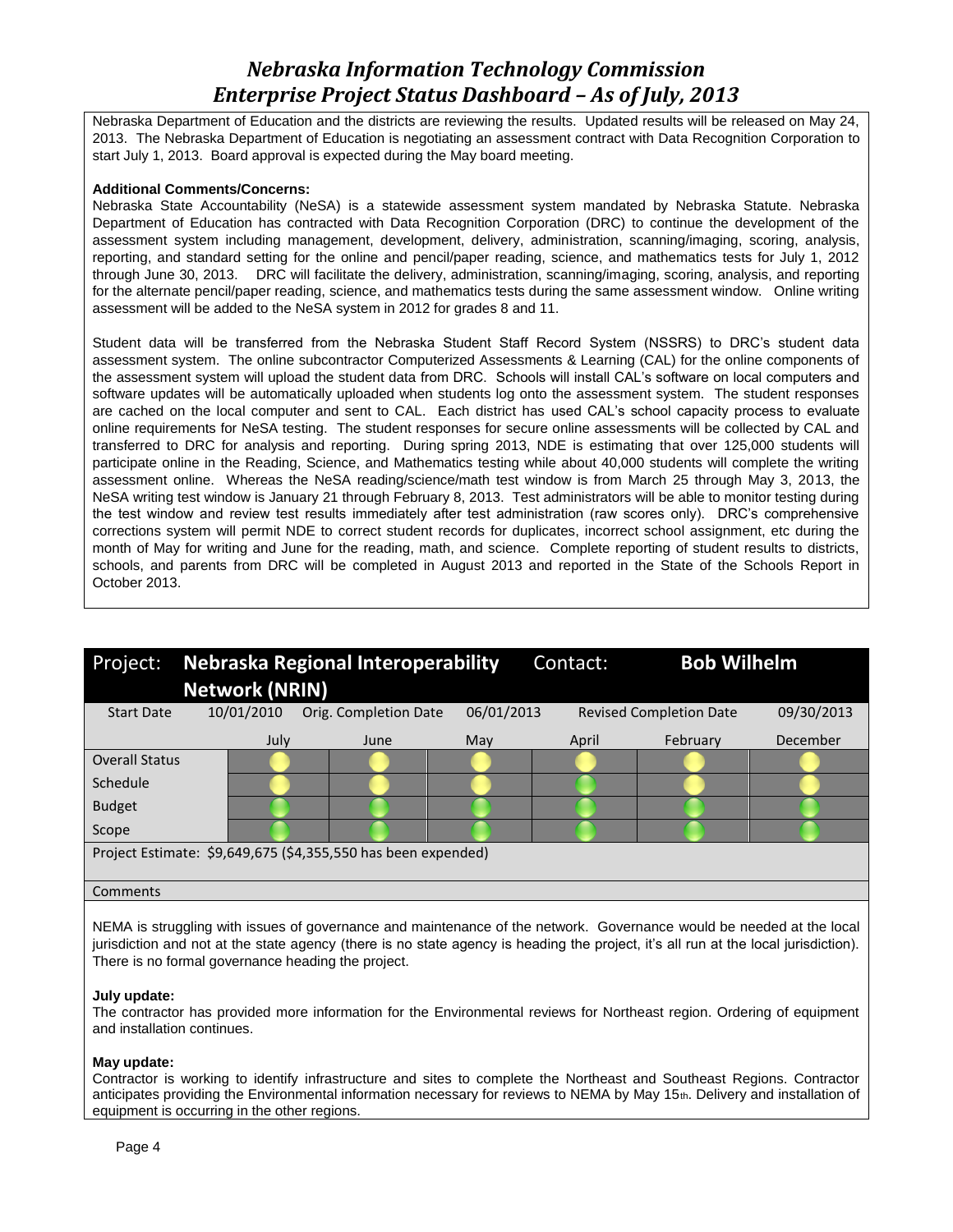# **Additional Comments/Concerns:**

It's possible that upcoming target dates might be missed. Based on the uncertainty of the infrastructure needed for the project and the time involved in obtaining the environmental approvals to proceed with the project, any target dates are fluid. In addition there has been a delay in completing, testing and accepting the Pilot Ring primarily due to the difficulty in locating adequate tower sites and negotiating leasing agreements and/or MOU's.

| Project:<br><b>MMIS</b>       |      |                       |     | Contact: |                                |          |
|-------------------------------|------|-----------------------|-----|----------|--------------------------------|----------|
| <b>Start Date</b>             | N/A  | Orig. Completion Date | N/A |          | <b>Revised Completion Date</b> | N/A      |
|                               | July | June                  | May | April    | February                       | December |
| <b>Overall Status</b>         |      |                       |     |          |                                |          |
| Schedule                      |      |                       |     |          |                                |          |
| <b>Budget</b>                 |      |                       |     |          |                                |          |
| Scope                         |      |                       |     |          |                                |          |
| Project Estimate:             |      |                       |     |          |                                |          |
|                               |      |                       |     |          |                                |          |
| Comments                      |      |                       |     |          |                                |          |
| Project On Hold until renewed |      |                       |     |          |                                |          |

| Project:              | <b>Adjudication Re-engineering</b><br>(Phase 1A) |                                                                                    |            | Contact: | <b>Randy Cecrle</b>            |            |
|-----------------------|--------------------------------------------------|------------------------------------------------------------------------------------|------------|----------|--------------------------------|------------|
| <b>Start Date</b>     | 09/01/2011                                       | Orig. Completion Date                                                              | 06/30/2012 |          | <b>Revised Completion Date</b> | 01/31/2014 |
|                       | July                                             | June                                                                               | May        | April    | February                       | December   |
| <b>Overall Status</b> |                                                  |                                                                                    |            |          |                                |            |
| Schedule              |                                                  |                                                                                    |            |          |                                |            |
| <b>Budget</b>         |                                                  |                                                                                    |            |          |                                |            |
| Scope                 |                                                  |                                                                                    |            |          |                                |            |
|                       |                                                  | Project Estimate: \$6,800 (staff salaries are tracked internally and not reported) |            |          |                                |            |
|                       |                                                  |                                                                                    |            |          |                                |            |
| Comments              |                                                  |                                                                                    |            |          |                                |            |

### **July update:**

No report for July.

#### **June update:**

The completion date was changed from September 30, 2013 to January 31, 2014. A third round of user acceptance testing begins the first week of June.

#### **---------Project Description**

Adjudication Re-engineering is a multi-phase project that will span a number of years to incorporate e-filing, electronic docket files, public web access to docket status, e-documents creation and judges e-signing of decisions and orders, and other performance improvement changes.

Project 1a - Release of Liability E-Filing is focusing on the development of one pleading type to complete the full end-to-end set of e-filing functions and limited changes to Clerks Review to process the submitted e-documents in the same manner as performed today with paper.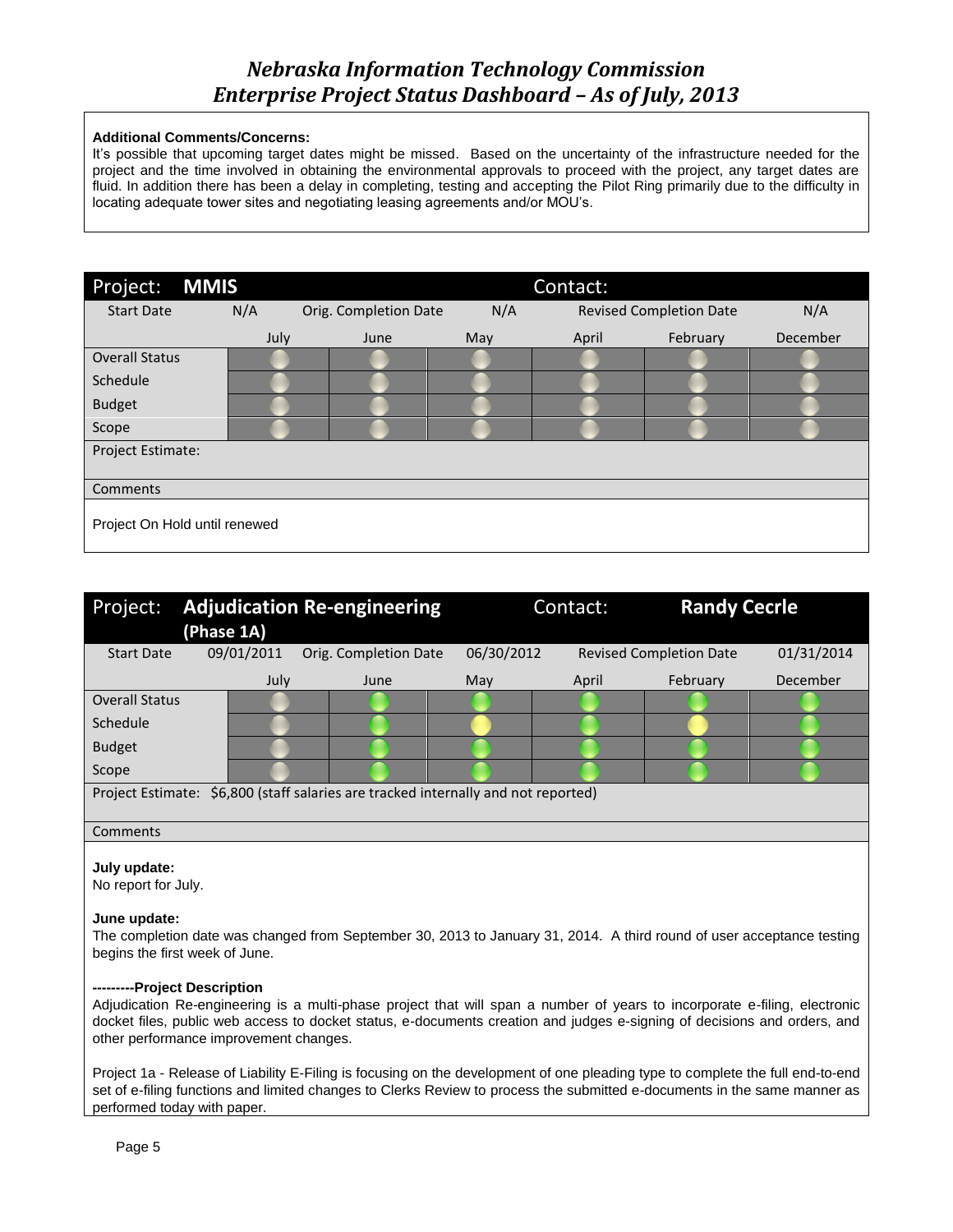Project 1b - Semi-automated Docket / RFJA Setup, Electronic Docket File, and possibly Centralized Scanning will follow up immediately after 1a is completed. A rough time frame for completion is first half of calendar year 2013.

Because of the tight integration of judicial data and functions with non-judicial data and functions, (such as Vocational Rehabilitation), WCC systems, including e-filing, are separate from the rest of the courts in the state.

Because of the court's limited jurisdiction, our e-filing system is being designed to provide web-based drafting of pleading documents by outside attorneys, which utilize internal WCC electronic docket information. PDFs are generated for printing and "wet signatures" and the submittal with the "/s/" signature format as is the current rule and practice by the other courts in the state.

Future projects will focus on adding the remainder of the pleading types to e-filing.

Other adjudication functions to be addressed following Project 2 include:

- Scheduling and Calendar management,
- Public access to case status and case documents,
- Judge's Decisions and Orders management,
- Automated notification to other sections of the court of court case changes,
- Electronic transmission of documents to the Court of Appeals,
- Electronic Exhibit management.

There has not been any identification of additional out-of-pocket costs following Project 2, other than the knowledge that electronic storage costs will grow as more e-documents are added to the Electronic Docket Files.

| Project:              |                       | <b>NeSIS PeopleSoft Campus Solutions</b> | Contact:   | <b>Jim Zemke</b> |                                |            |
|-----------------------|-----------------------|------------------------------------------|------------|------------------|--------------------------------|------------|
|                       | <b>ADA Compliance</b> |                                          |            |                  |                                |            |
| <b>Start Date</b>     | 08/01/2010            | Orig. Completion Date                    | 12/31/2011 |                  | <b>Revised Completion Date</b> | 12/31/2013 |
|                       | July                  | June                                     | May        | April            | February                       | December   |
| <b>Overall Status</b> |                       |                                          |            |                  |                                |            |
| Schedule              |                       |                                          |            |                  |                                |            |
| <b>Budget</b>         |                       |                                          |            |                  |                                |            |
| Scope                 |                       |                                          |            |                  |                                |            |
| Project Estimate: TBD |                       |                                          |            |                  |                                |            |
|                       |                       |                                          |            |                  |                                |            |
| Comments              |                       |                                          |            |                  |                                |            |

#### **July update:**

No report for July.

#### **June update:**

Work in progress to develop a plan to establish a clearly defined UN institutional position concerning "reasonable accommodation", evaluate current ADA compliance level of our SIS system, and develop a strategy to address any compliance issues.

### **May update:**

Work in progress to develop a plan to evaluate current ADA compliance level and a strategy to address any compliance issues.

The vendor has certified the Campus Solutions student information system was ADA compliant. However, subsequent analysis indicates the some accessibility issues do exist and the level of compliance provided may not be adequate. Any modifications to the Campus Solutions student information system to meet ADA requirements would require significant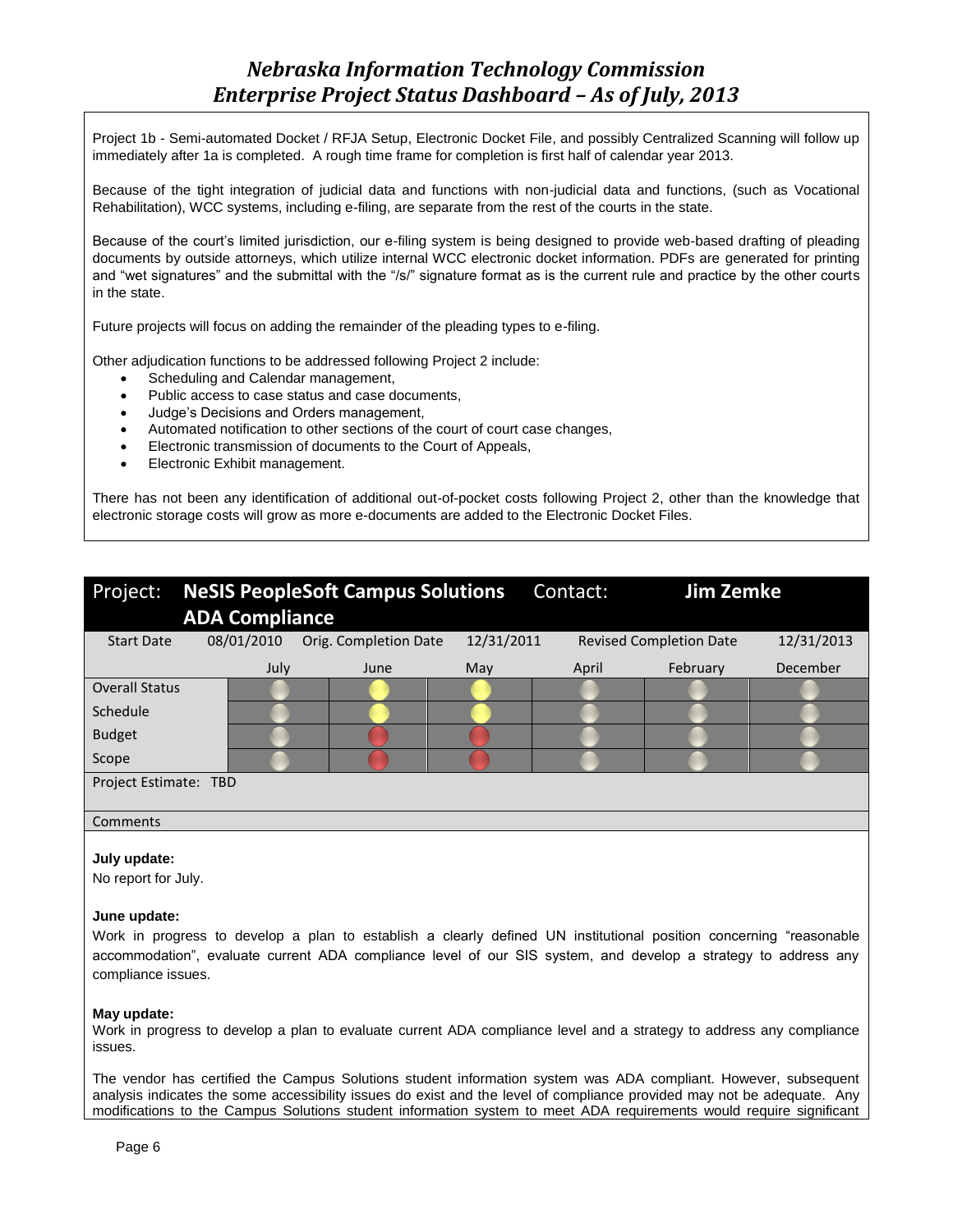additional development resources and/or consulting services. Determining the current level of compliance verses ADA's "reasonable accommodation" requirements and how to deal with any system modifications will require top level management involvement, approval, and support.

| Project:                    | <b>District Dashboards</b> |                       |            | <b>Dean Folkers</b><br>Contact: |                                |          |
|-----------------------------|----------------------------|-----------------------|------------|---------------------------------|--------------------------------|----------|
| <b>Start Date</b>           | 07/01/2013                 | Orig. Completion Date | 06/30/2015 |                                 | <b>Revised Completion Date</b> |          |
|                             | July                       | June                  | May        | April                           | February                       | December |
| <b>Overall Status</b>       |                            |                       |            |                                 |                                |          |
| Schedule                    |                            |                       |            |                                 |                                |          |
| <b>Budget</b>               |                            |                       |            |                                 |                                |          |
| Scope                       |                            |                       |            |                                 |                                |          |
| Project Estimate: \$213,518 |                            |                       |            |                                 |                                |          |
| Comments                    |                            |                       |            |                                 |                                |          |

# **July update:**

It's possible that upcoming target dates could be missed. May need a no-cost extension due to late start on projects.

Dashboard pilot district applications have been received from 15 districts. Eight reviewers are currently reading and rating the applications. Finalists are expected to be determined by the end of July. Contracts will then be written for the September board meeting. The 24 members of the Design Team have submitted their Top 10 data needs and Top 10 questions to be answered by the dashboard. The responses are being collated and will be analyzed to identify the priorities for Nebraska. The Policy Advisory Committee met on June 26 and was apprised of progress to date. NDE has downloaded the source code and sample dashboards from Ed-Fi. The State Board has approved the purchase of 6 additional servers. NDE has begun discussions with OCIO about housing the dashboard on Network Nebraska.

# **June update:**

It's possible that upcoming target dates could be missed because of a delayed start due to staff changes in Nebraska Department of Education.

The License Agreement with the Ed-Fi Alliance, LLC has been signed by all parties. NDE is in process of reconfiguring current hardware and software to enable staff to review source code and sample dashboard we now have. Ed-Fi has provided a list of needed hardware and software which we are ordering. We will be meeting with OICO staff next week to review hardware and software needs and proposal to put the dashboard on Network Nebraska.

NDE is gathering input from 24 ESU and District Design Teams on the Top 10 data elements and questions a dashboard designed for Nebraska should contain and answer. The application for the becoming a pilot district to help with assembly of the dashboard is due on June 15. We anticipate having identified the pilot districts by the end of July and having contracts to the August State Board meeting.

# **Additional Comments/Concerns:**